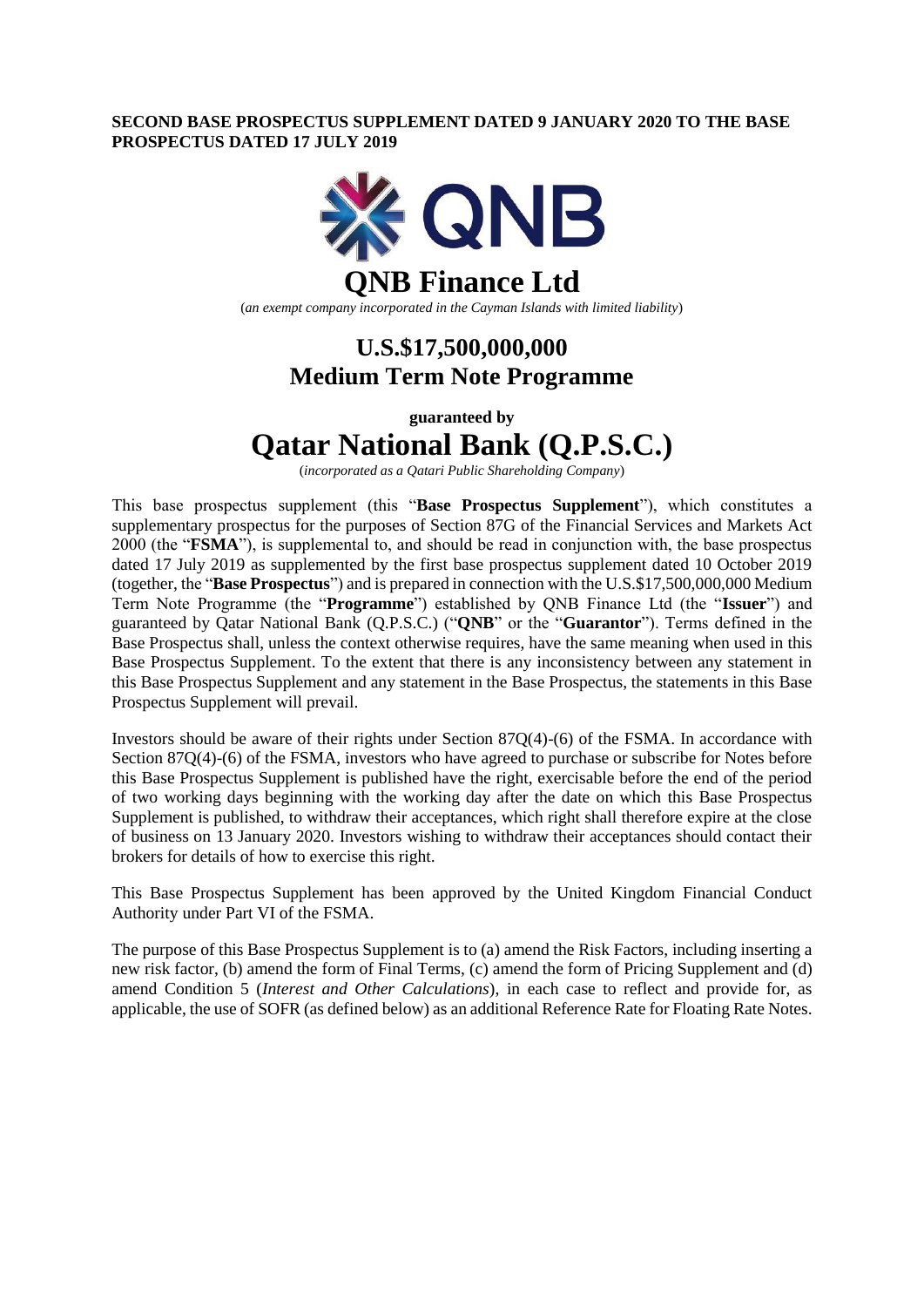# **IMPORTANT NOTICES**

The Issuer and the Guarantor each accept responsibility for the information contained in this Base Prospectus Supplement. To the best of the knowledge and belief of the Issuer and the Guarantor (each having taken all reasonable care to ensure that such is the case) the information contained in this Base Prospectus Supplement is in accordance with the facts and does not omit anything likely to affect the import of such information.

To the extent that there is any inconsistency between any statement in or incorporated by reference into the Base Prospectus by this Base Prospectus Supplement and any other statement in or incorporated by reference into the Base Prospectus, the statements in or incorporated by reference into the Base Prospectus by this Base Prospectus Supplement will prevail.

Save as disclosed in this Base Prospectus Supplement, no other significant new factor, material mistake or inaccuracy relating to information included in the Base Prospectus has arisen or been noted, as the case may be, since the publication of the Base Prospectus.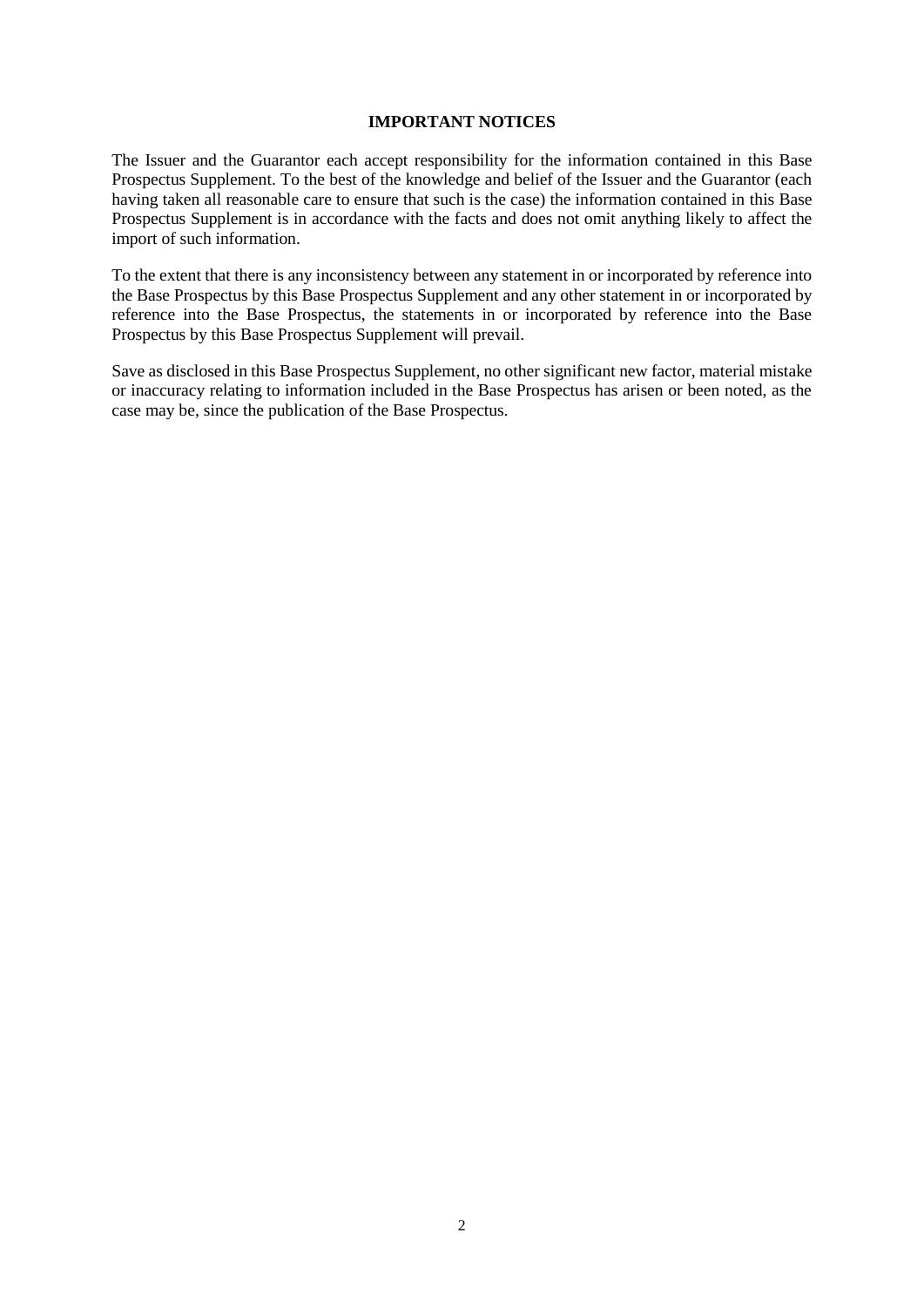# **UPDATES TO THE BASE PROSPECTUS**

With effect from the date of this Base Prospectus Supplement:

# **Risk Factors**

In the section of the Base Prospectus entitled "*Risks Related to the Market Generally*", in the risk factor entitled "*Risks related to Notes which are linked to "benchmarks"*" on pages 29 to 31 of the Base Prospectus:

- (a) the words "(other than those that reference SOFR (as defined in "*Terms and Conditions of the Notes*"))" shall be inserted immediately after the words "Where Screen Rate Determination is specified as the manner in which the Rate of Interest in respect of Floating Rate Notes"; and
- (b) the words "and Screen Rate Determination applies (whether or not the relevant Floating Rate Notes reference SOFR)" shall be inserted immediately after the words "If a Benchmark Event occurs".

In the section of the Base Prospectus entitled "*Risks Related to the Market Generally*", the risk factor set out below shall be included as an additional risk factor after the risk factor entitled "*Risks related to Notes which are linked to "benchmarks"*" on page 31 of the Base Prospectus:

# "*The market continues to develop in relation to SOFR as a reference rate for Floating Rate Notes*

Investors should be aware that the international debt capital markets continue to develop in relation to SOFR as a reference rate and its adoption as an alternative to U.S. dollar LIBOR. In particular, market participants and relevant working groups are exploring alternative reference rates based on SOFR, including term SOFR reference rates (which seek to measure the market's forward expectation of an average SOFR rate over a designated term).

SOFR is published by the Federal Reserve Bank of New York (the "**Federal Reserve**") and is intended to be a broad measure of the cost of borrowing cash overnight collateralised by U.S. Treasury securities and is a current preferred replacement rate to U.S. dollar LIBOR. SOFR differs from U.S. dollar LIBOR in a number of material respects. As such, investors in Floating Rate Notes that reference SOFR should be aware that U.S. dollar LIBOR and SOFR may behave materially differently.

The future performance of SOFR is impossible to predict. The level of SOFR over the term of Floating Rate Notes may bear little or no relation to the historical level of SOFR. Prior observed patterns, if any, in the behaviour of market variables, such as correlations, may change in the future. While some pre-publication hypothetical performance data has been published by the Federal Reserve, such data inherently involves assumptions, estimates and approximations. As such, no future performance of SOFR or Floating Rate Notes linked to or which reference a SOFR rate may be inferred from any of the hypothetical or actual historical performance data.

In addition, the market or a significant part thereof may adopt an application of SOFR that differs significantly from that set out in the Conditions. The Issuer may also in the future issue securities referencing SOFR that differ materially in respect of interest determination when compared with any Notes referencing SOFR previously issued by it under the Conditions. As SOFR is published and calculated by third parties based on data received from other sources, the Issuer and QNB have no control over its determination, calculation or publication. There can be no guarantee that SOFR will not be discontinued or fundamentally altered in a manner that is materially adverse to the interests of investors in Floating Rate Notes linked to or which reference a SOFR rate (or that any applicable benchmark fallback provisions provided for in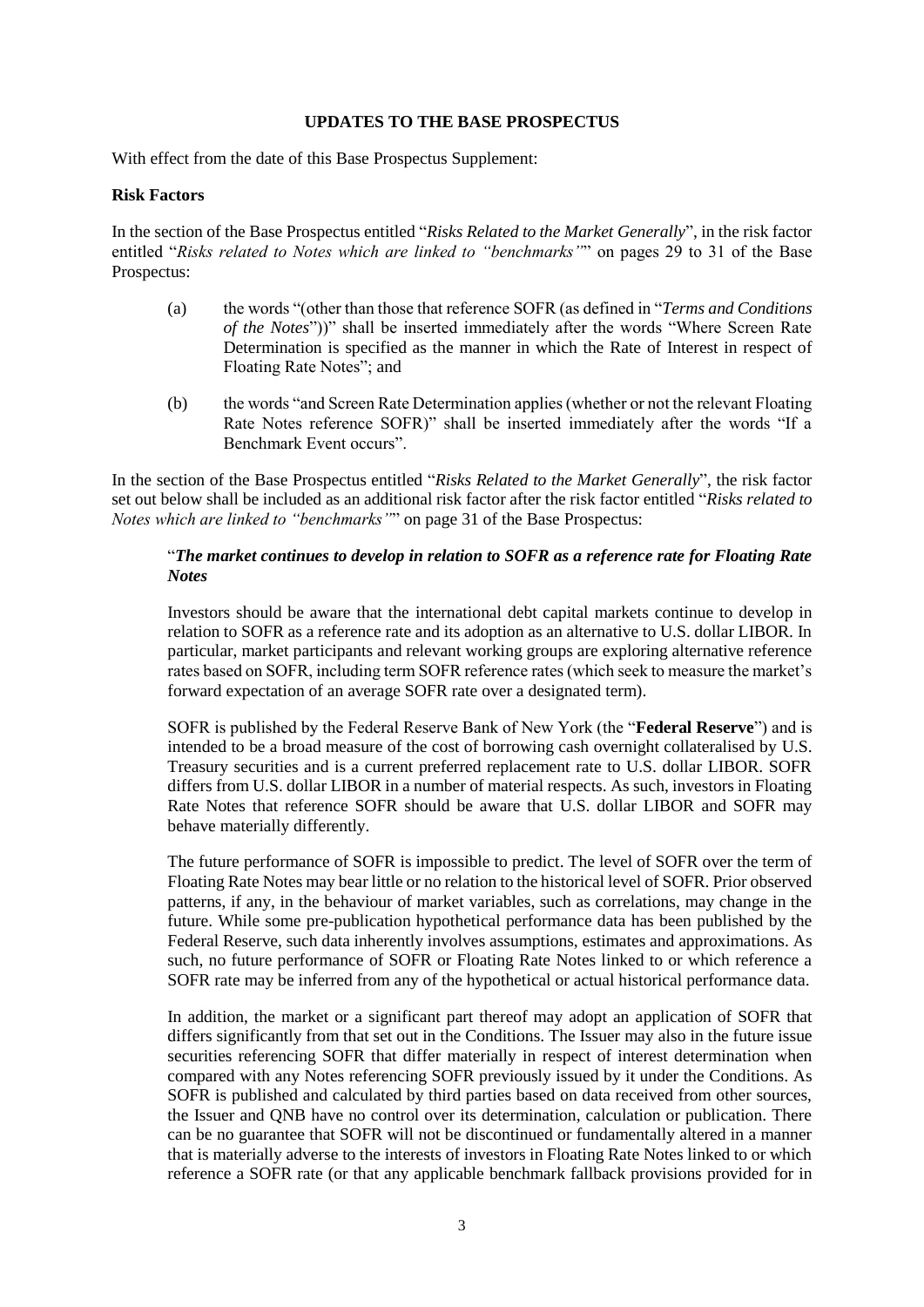the Conditions will provide a rate which is economically equivalent for Noteholders). The Federal Reserve has no obligation to consider the interests of Noteholders in calculating, adjusting, converting, revising or discontinuing SOFR. If the manner in which SOFR is calculated is changed, that change may result in a reduction of the amount of interest payable on such Notes and the trading price of such Notes. Further, the Rate of Interest payable on Floating Rate Notes which reference a SOFR rate is only capable of being determined at the end of the relevant Interest Period and shortly prior to the relevant Interest Payment Date. It may therefore be difficult for investors in Floating Rate Notes which reference a SOFR rate to reliably estimate the amount of interest which will be payable on such Notes, and some investors may be unable or unwilling to trade such Notes without changes to their IT systems, both of which could adversely impact the liquidity of such Notes. Further, in contrast to USD LIBOR-based Notes, if Notes referencing SOFR become due and payable as a result of an Event of Default under Condition 10 (*Events of Default*), or are otherwise redeemed early on a date which is not an Interest Payment Date, the final Rate of Interest payable in respect of such Notes shall only be determined on the date on which the Notes become due and payable and shall not be reset thereafter.

Investors should also be aware that the manner of adoption or application of SOFR as a reference rate in the international debt capital markets may differ materially compared with the application and adoption of SOFR in other markets, such as the derivatives and loan markets. Investors should carefully consider how any mismatch between the adoption of SOFR as a reference rate across these markets may impact any hedging or other arrangements which they may put in place in connection with any acquisition, holding or disposal of Floating Rate Notes linked to or which reference a SOFR rate.

Since SOFR is a relatively new market index (publication of SOFR having only commenced on 3 April 2018), Floating Rate Notes linked to or which reference a SOFR rate may have no established trading market when issued, and an established trading market may never develop or may not be very liquid. Market terms for debt securities linked to or which reference a SOFR rate may evolve over time and, as a result, trading prices of such Notes may be lower than those of Notes that are linked to or which reference a SOFR rate that are issued later. Further, if SOFR does not prove to be widely used in securities like the Notes, the trading price of Floating Rate Notes linked to or which reference a SOFR rate may be lower than those of Notes linked to or which reference indices that are more widely used. Investors in such Notes may not be able to sell such Notes at all or may not be able to sell such Notes at prices that will provide them with a yield comparable to similar investments that have a developed secondary market, and may consequently suffer from increased pricing volatility and market risk.

Investors should note that interest on Notes linked to or which reference a SOFR rate will be calculated and paid in accordance with the detailed provisions of the Conditions and the applicable Final Terms. In particular (i) where the Interest Determination Date in respect of an Interest Accrual Period falls before the end of that Interest Accrual Period, the interest payable in respect of that Interest Accrual Period will not reflect any increase (or decrease) in the underlying daily SOFR rate after that Interest Determination Date and (ii) if the Observation Method specified in the applicable Final Terms is Payment Delay, interest will be paid after the end of the Interest Period for which it has been calculated (for each Interest Period other than the final Interest Period).

Investors should consider these matters when making their investment decision with respect to any Floating Rate Notes linked to or which reference a SOFR rate.

Terms and expressions used but not defined in this risk factor have the respective meanings given to them in the Conditions."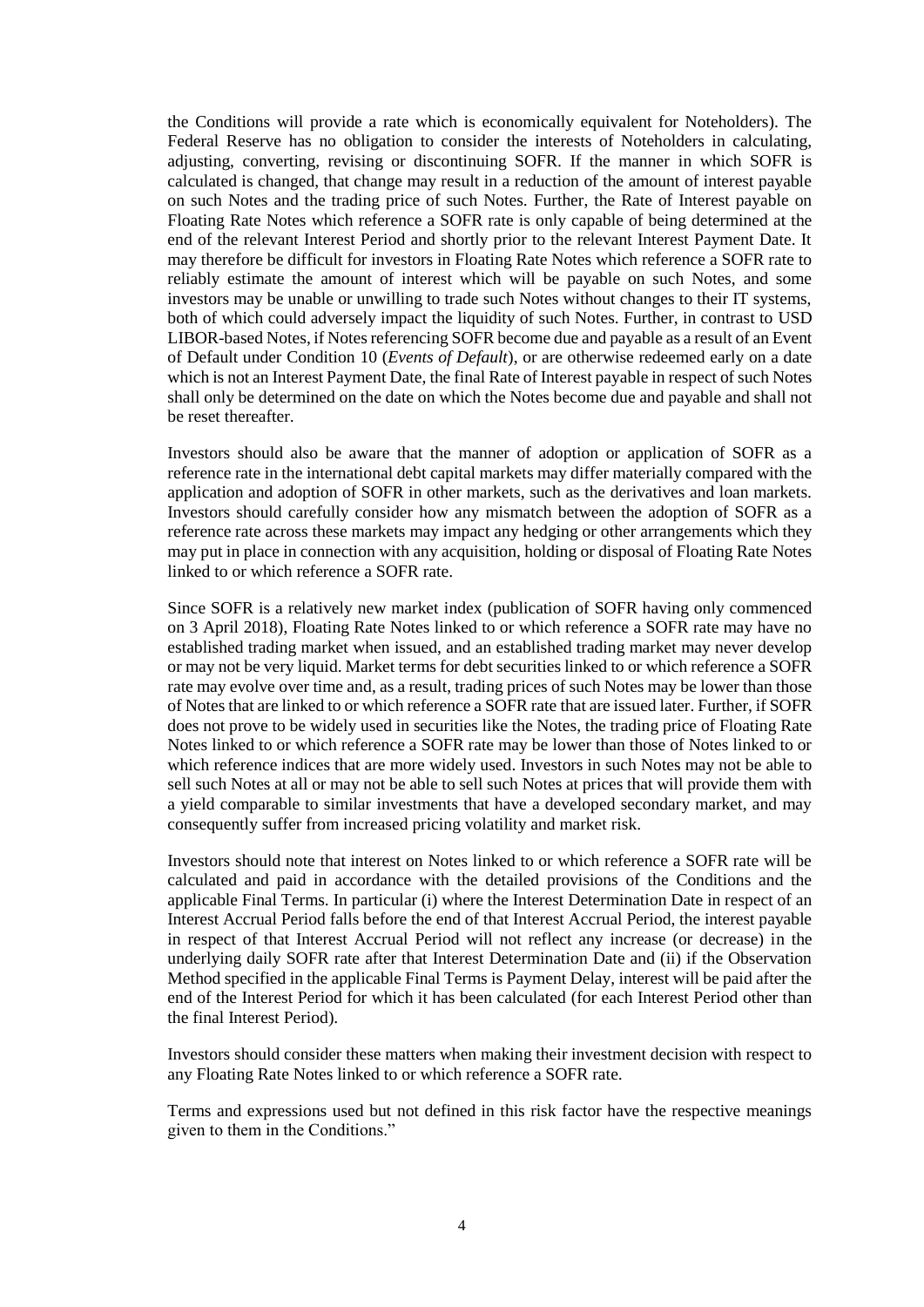# **Form of Final Terms**

In the section of the Base Prospectus entitled "*Form of Final Terms*", items 15(a)-(d) (*Floating Rate Note Provisions*) of Part A (*Contractual Terms*) on pages 35 and 36 of the Base Prospectus shall be deleted and replaced with the following:

| (a) Interest Period $(s)$ :           | $[\bullet]^A$                                                                                                                                                                                                                                                                                                                                                                                                                                                                        |
|---------------------------------------|--------------------------------------------------------------------------------------------------------------------------------------------------------------------------------------------------------------------------------------------------------------------------------------------------------------------------------------------------------------------------------------------------------------------------------------------------------------------------------------|
|                                       | The end date of each Interest Period shall be<br>subject to adjustment in accordance with the<br>Business Day Convention specified in paragraph<br>15(e) below/ Not subject to any adjustment]                                                                                                                                                                                                                                                                                       |
| (b) Specified Interest Payment Dates: | [ $\bullet$ ][The $\lceil\bullet\rceil$ Business Day following the final<br>Interest Period Date of each Interest Period;<br>except in respect of the final Interest Period, for<br>which the Specified Interest Payment Date shall<br>be the Maturity Date or any earlier redemption<br>$date]^B$ , subject, in each case, to adjustment in<br>accordance with the Business Day Convention<br>specified in paragraph $15(e)$ below/, not subject to<br>any adjustment] <sup>C</sup> |
| (c) First Interest Payment Date:      | [•][, subject to adjustment in accordance with the<br>Business Day Convention specified in paragraph<br>15(e) below/, not subject to any adjustment]                                                                                                                                                                                                                                                                                                                                 |
| (d) Interest Period Date:             | $\lceil \bullet \rceil^D$ (Not applicable unless different from Interest<br>Payment Date)[, subject, in each case, to<br>adjustment in accordance with the Business Day<br>Convention specified in paragraph 15(e) below/,<br>not subject to any adjustment]                                                                                                                                                                                                                         |

where the footnotes shall read as follows:

<sup>A</sup> Interest Periods should be specified explicitly where the Reference Rate is SOFR and the Observation Method is Payment Delay, as in that case each Specified Interest Payment Date will fall after the end of the relevant Interest Period.

<sup>B</sup> This text will be included where the Reference Rate is SOFR and the Observation Method is Payment Delay.

<sup>C</sup> Specified Interest Payment Dates will not normally be subject to adjustment where the Reference Rate is SOFR and the Observation Method is Payment Delay.

<sup>D</sup> Interest Period Dates should be specified explicitly where the Reference Rate is SOFR and the Observation Method is Payment Delay, as in that case Specified Interest Payment Dates will not fall on Interest Period Dates.

In the section of the Base Prospectus entitled "*Form of Final Terms*", item 15(i) (*Floating Rate Note Provisions*) of Part A (*Contractual Terms*) on page 36 of the Base Prospectus shall be deleted and replaced with the following:

|  |  | (i) Screen Rate Determination: |  |
|--|--|--------------------------------|--|
|--|--|--------------------------------|--|

 $[Applicable - Term Rate/Applicable - SOFR/Not]$ Applicable<sup>1</sup>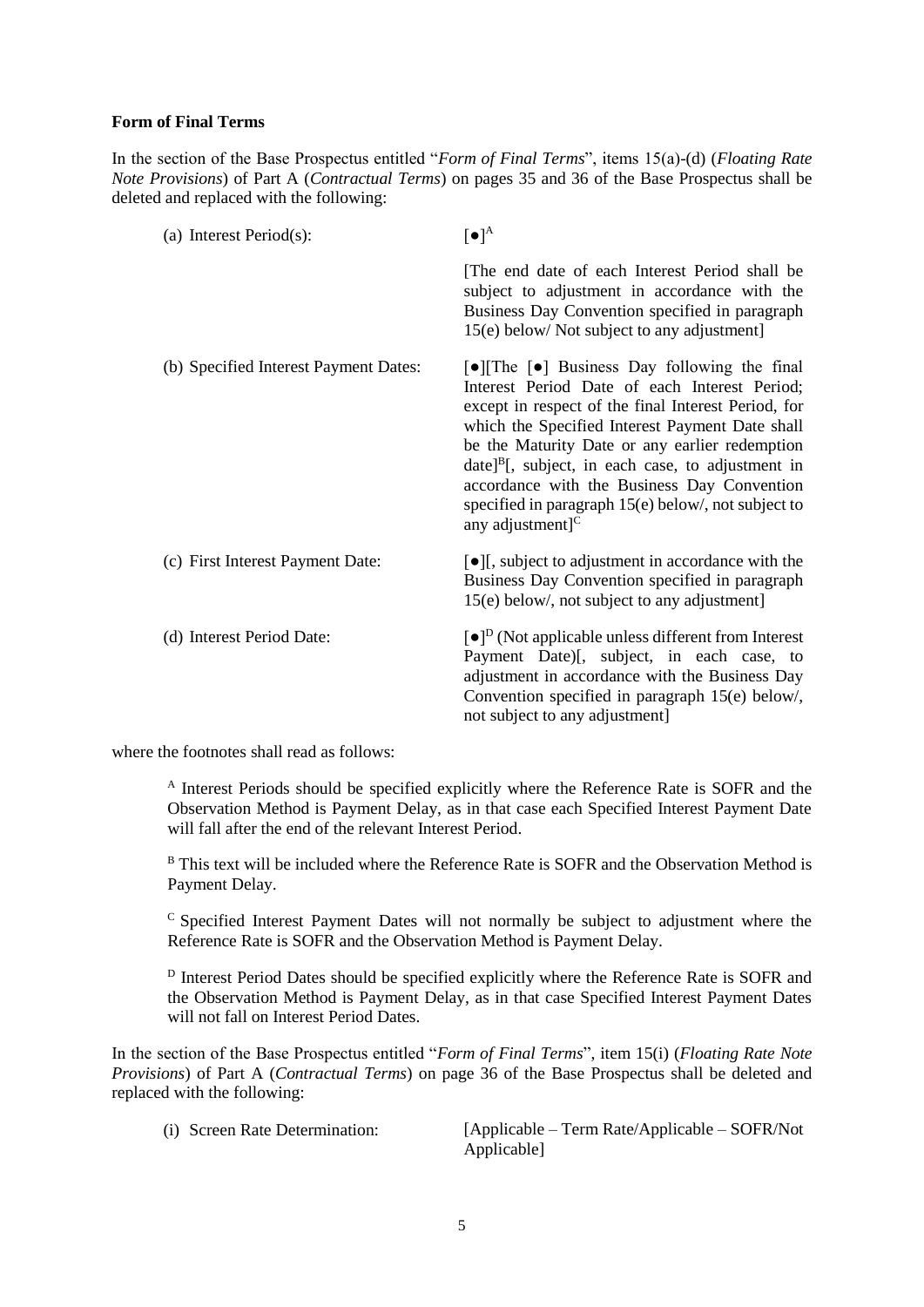| - Reference Rate:                 | $\left[\left[\bullet\right]\right]$ is provided by [administrator legal name]<br>[repeat as necessary].] [As at the date hereof,<br>[administrator legal name] [appears]/[does not<br>appear] [repeat as necessary] in the register of<br>administrators and benchmarks established and<br>maintained by ESMA pursuant to Article 36<br>(Register of administrators and benchmarks) of<br>Regulation (EU) 2016/1011, as amended]/[As far<br>as the Issuer is aware, as at the date hereof, the<br>[specify benchmark] does not fall within the scope<br>of Regulation (EU) 2016/1011, as amended] /<br>[Not Applicable] |
|-----------------------------------|-------------------------------------------------------------------------------------------------------------------------------------------------------------------------------------------------------------------------------------------------------------------------------------------------------------------------------------------------------------------------------------------------------------------------------------------------------------------------------------------------------------------------------------------------------------------------------------------------------------------------|
| - Interest Determination Date(s): | $\lceil \bullet \rceil$ $\lceil \lceil \bullet \rceil$ U.S. Government Securities Business<br>Days prior to each Interest Period Date] <sup>E</sup> [The<br>Interest Period Date at the end of each Interest<br>Accrual Period; except in respect of the final<br>Interest Accrual Period, for which the Interest<br>Determination Date will be the Rate Cut-off<br>Date] <sup>F</sup> $\lceil \bullet \rceil$                                                                                                                                                                                                          |
| -Relevant Time:                   | $\lceil \bullet \rceil$                                                                                                                                                                                                                                                                                                                                                                                                                                                                                                                                                                                                 |
| - Relevant Screen Page:           | $\lceil \bullet \rceil$                                                                                                                                                                                                                                                                                                                                                                                                                                                                                                                                                                                                 |
| - Relevant Financial Centre:      | $\lceil \bullet \rceil$                                                                                                                                                                                                                                                                                                                                                                                                                                                                                                                                                                                                 |
| -Observation Method:              | [Look-back/Observation Period Shift/Payment<br>Delay/Lock-out]                                                                                                                                                                                                                                                                                                                                                                                                                                                                                                                                                          |
| -Shift/Look-back Period:          | $\lceil \bullet \rceil / [\text{Not Applied}]^G$                                                                                                                                                                                                                                                                                                                                                                                                                                                                                                                                                                        |
| - Rate Cut-Off Period:            | [[ $\bullet$ ] U.S. Government Securities Business Days]<br>/[Not Applicable] $^H$                                                                                                                                                                                                                                                                                                                                                                                                                                                                                                                                      |
| $-D:$                             | $[365/360/[\bullet]]^{I}$                                                                                                                                                                                                                                                                                                                                                                                                                                                                                                                                                                                               |

where the footnotes shall read as follows:

 $E$ To be included where the Reference Rate is SOFR and the Observation Method is Look-back, Observation Period Shift or Lock-out. Where the Fiscal Agent is appointed as Calculation Agent, it will normally require that this period (and, where applicable, any Shift/Look-back Period or Rate Cut-Off Period) is at least 5 U.S. Government Securities Business Days.

<sup>F</sup> To be included where the Reference Rate is SOFR and the Observation Method is Payment Delay.

<sup>G</sup> Shift/Look-back Period is only applicable where the Observation Method is Look-back or Observation Period Shift.

<sup>H</sup> Rate Cut-Off Period is only applicable where the Observation Method is Payment Delay.

<sup>I</sup> "D" will normally be 360.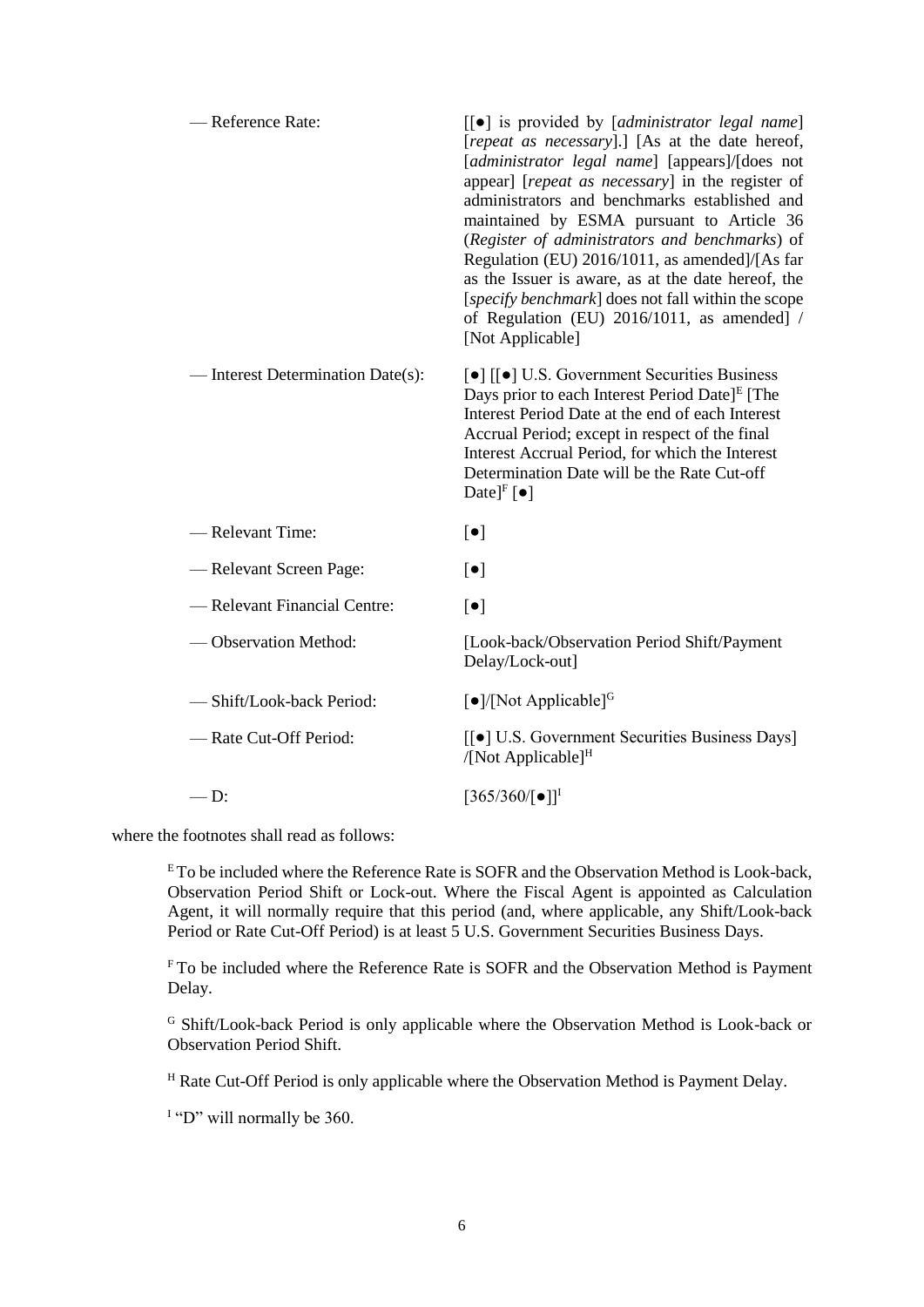# **Form of Pricing Supplement**

In the section of the Base Prospectus entitled "*Form of Pricing Supplement*", items 15(a)-(d) (*Floating Rate Note Provisions*) of Part A (*Contractual Terms*) on pages 43 and 44 of the Base Prospectus shall be deleted and replaced with the following:

| (a) Interest Period $(s)$ :           | $\left[\bullet\right]$ <sup><math>J</math></sup>                                                                                                                                                                                                                                                                                                                                                                                                                                                    |
|---------------------------------------|-----------------------------------------------------------------------------------------------------------------------------------------------------------------------------------------------------------------------------------------------------------------------------------------------------------------------------------------------------------------------------------------------------------------------------------------------------------------------------------------------------|
|                                       | The end date of each Interest Period shall be<br>subject to adjustment in accordance with the<br>Business Day Convention specified in paragraph<br>15(e) below/ Not subject to any adjustment]                                                                                                                                                                                                                                                                                                      |
| (b) Specified Interest Payment Dates: | [ $\bullet$ ][The $\lceil\bullet\rceil$ Business Day following the final<br>Interest Period Date of each Interest Period;<br>except in respect of the final Interest Period, for<br>which the Specified Interest Payment Date shall<br>be the Maturity Date or any earlier redemption<br>$\text{date}^{\text{K}}$ , subject, in each case, to adjustment in<br>accordance with the Business Day Convention<br>specified in paragraph $15(e)$ below/, not subject to<br>any adjustment] <sup>L</sup> |
| (c) First Interest Payment Date:      | [•][, subject to adjustment in accordance with the<br>Business Day Convention specified in paragraph<br>15(e) below/, not subject to any adjustment]                                                                                                                                                                                                                                                                                                                                                |
| (d) Interest Period Date:             | $\lceil \bullet \rceil^M$ (Not applicable unless different from Interest<br>Payment Date)[, subject, in each case, to<br>adjustment in accordance with the Business Day<br>Convention specified in paragraph 15(e) below/,<br>not subject to any adjustment]                                                                                                                                                                                                                                        |

where the footnotes shall read as follows:

I Interest Periods should be specified explicitly where the Reference Rate is SOFR and the Observation Method is Payment Delay, as in that case each Specified Interest Payment Date will fall after the end of the relevant Interest Period.

 $K$  This text will be included where the Reference Rate is SOFR and the Observation Method is Payment Delay.

<sup>L</sup> Specified Interest Payment Dates will not normally be subject to adjustment where the Reference Rate is SOFR and the Observation Method is Payment Delay.

 $M$  Interest Period Dates should be specified explicitly where the Reference Rate is SOFR and the Observation Method is Payment Delay, as in that case Specified Interest Payment Dates will not fall on Interest Period Dates.

In the section of the Base Prospectus entitled "*Form of Pricing Supplement*", item 15(i) (*Floating Rate Note Provisions*) of Part A (*Contractual Terms*) on page 44 of the Base Prospectus shall be deleted and replaced with the following:

|  |  |  |  | (i) Screen Rate Determination: |
|--|--|--|--|--------------------------------|
|--|--|--|--|--------------------------------|

 $[Applicable - Term Rate/Applicable - SOFR/Not]$ Applicable]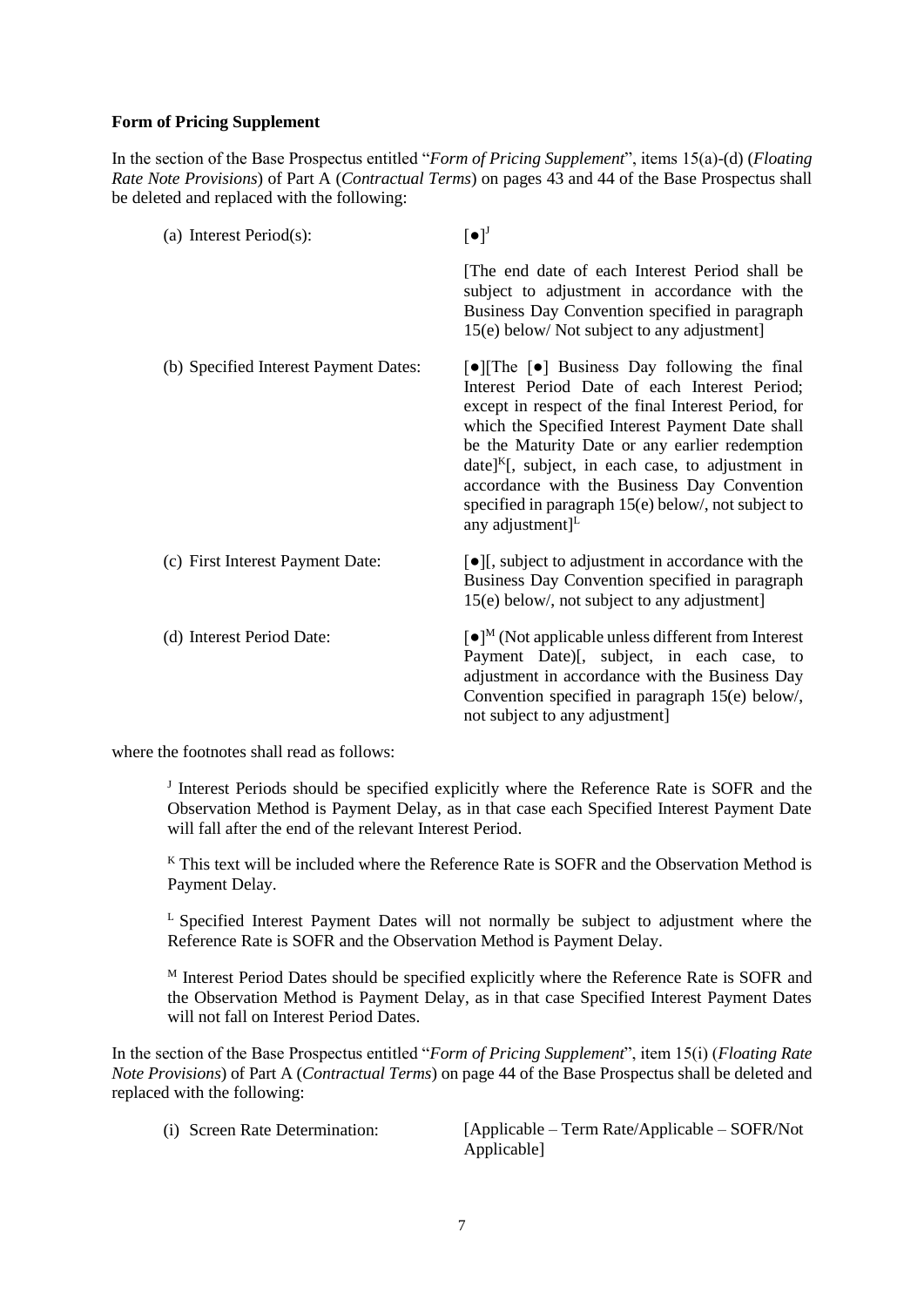| -Reference Rate:                  | $\lceil \cdot \rceil$ is provided by [administrator legal name]<br>[repeat as necessary].] [As at the date hereof,<br>[administrator legal name] [appears]/[does not<br>appear] [repeat as necessary] in the register of<br>administrators and benchmarks established and<br>maintained by ESMA pursuant to Article 36<br>(Register of administrators and benchmarks) of<br>Regulation (EU) 2016/1011, as amended]/[As far<br>as the Issuer is aware, as at the date hereof, the<br>[specify benchmark] does not fall within the scope<br>of Regulation (EU) 2016/1011, as amended] /<br>[Not Applicable] |
|-----------------------------------|-----------------------------------------------------------------------------------------------------------------------------------------------------------------------------------------------------------------------------------------------------------------------------------------------------------------------------------------------------------------------------------------------------------------------------------------------------------------------------------------------------------------------------------------------------------------------------------------------------------|
| - Interest Determination Date(s): | $\lceil \bullet \rceil$ $\lceil \cdot \rceil$ U.S. Government Securities Business<br>Days prior to each Interest Period Date] <sup>N</sup> [The<br>Interest Period Date at the end of each Interest<br>Accrual Period; except in respect of the final<br>Interest Accrual Period, for which the Interest<br>Determination Date will be the Rate Cut-off<br>$Date$ <sup><math>0</math></sup>                                                                                                                                                                                                               |
| -Relevant Time:                   | $\lbrack \bullet \rbrack$                                                                                                                                                                                                                                                                                                                                                                                                                                                                                                                                                                                 |
| - Relevant Screen Page:           | $\lceil \bullet \rceil$                                                                                                                                                                                                                                                                                                                                                                                                                                                                                                                                                                                   |
| - Relevant Financial Centre:      | $\lbrack \bullet \rbrack$                                                                                                                                                                                                                                                                                                                                                                                                                                                                                                                                                                                 |
| -Observation Method:              | [Look-back/Observation Period Shift/Payment<br>Delay/Lock-out]                                                                                                                                                                                                                                                                                                                                                                                                                                                                                                                                            |
| -Shift/Look-back Period:          | $\lceil \bullet \rceil / [\text{Not Applicable}]^P$                                                                                                                                                                                                                                                                                                                                                                                                                                                                                                                                                       |
| - Rate Cut-Off Period:            | [[ $\bullet$ ] U.S. Government Securities Business<br>Days]/[Not Applicable] $^{\mathbb{Q}}$                                                                                                                                                                                                                                                                                                                                                                                                                                                                                                              |
| $-D:$                             | $[365/360/[\bullet]]^R$                                                                                                                                                                                                                                                                                                                                                                                                                                                                                                                                                                                   |

where the footnotes shall read as follows:

 $N$ To be included where the Reference Rate is SOFR and the Observation Method is Look-back, Observation Period Shift or Lock-out. Where the Fiscal Agent is appointed as Calculation Agent, it will normally require that this period (and, where applicable, any Shift/Look-back Period or Rate Cut-Off Period) is at least 5 U.S. Government Securities Business Days.

<sup>o</sup> To be included where the Reference Rate is SOFR and the Observation Method is Payment Delay.

<sup>P</sup> Shift/Look-back Period is only applicable where the Observation Method is Look-back or Observation Period Shift.

<sup>Q</sup> Rate Cut-Off Period is only applicable where the Observation Method is Payment Delay.

 $R$ "D" will normally be 360.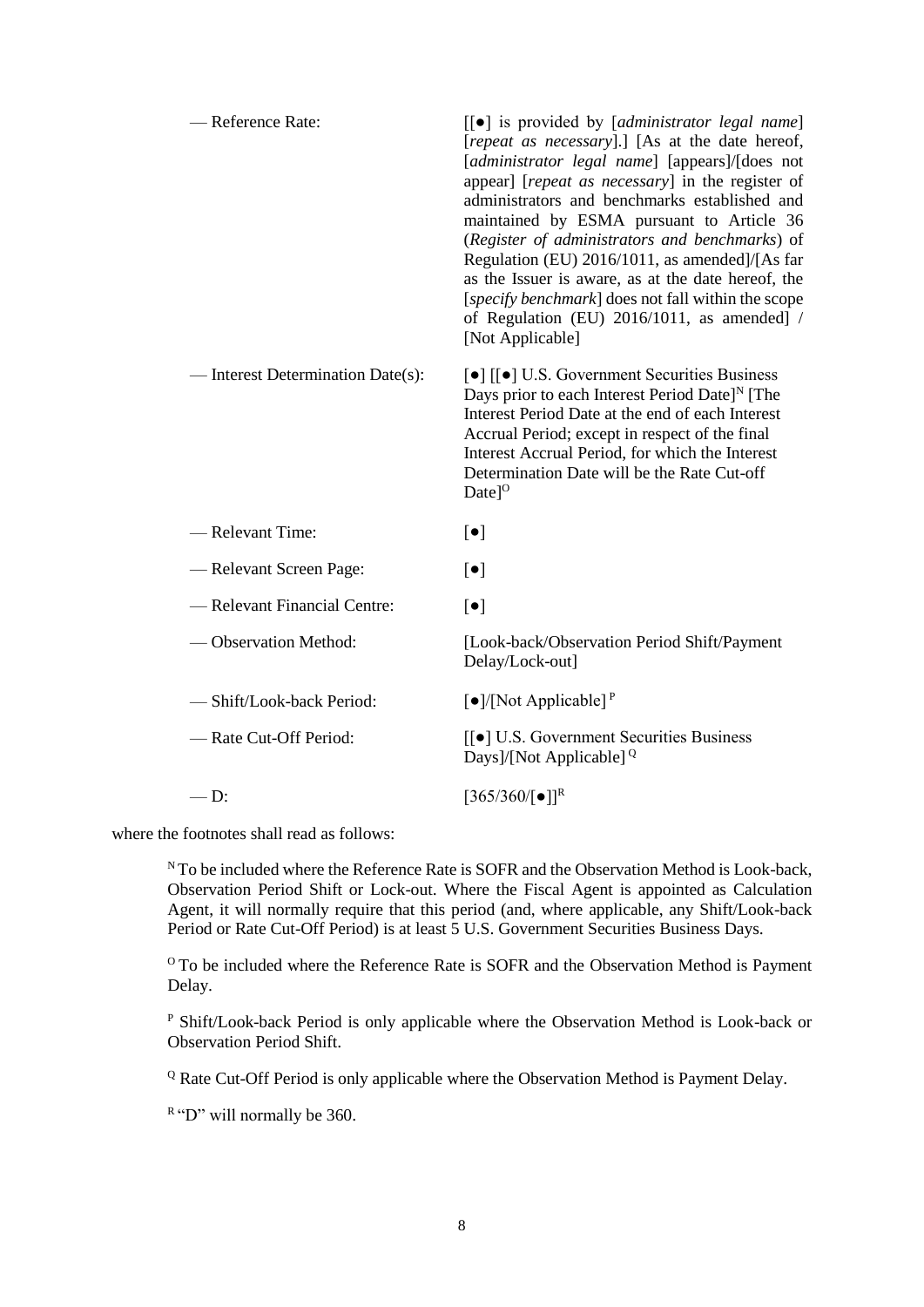#### **Terms and Conditions of the Notes**

In the section of the Base Prospectus entitled "*Terms and Conditions of the Notes*", the following words shall be inserted as a new paragraph immediately after the words "Screen Rate Determination for Floating Rate Notes" on page 57 of the Base Prospectus:

> "(I) If "Applicable – Term Rate" is specified as the method of Screen Rate Determination in the applicable Final Terms:"

In the section of the Base Prospectus entitled "*Terms and Conditions of the Notes*", the following words shall be inserted immediately after Condition 5(b)(iii)(B)c. (*Interest on Floating Rate Notes*) on page 58 of the Base Prospectus:

- "(II) If "Applicable SOFR" is specified as the method of Screen Rate Determination in the applicable Final Terms:
	- a. the Rate of Interest for each Interest Accrual Period will, subject to Condition 5(j) and as provided below, be Compounded SOFR plus or minus (as indicated in the applicable Final Terms) the Margin, where:

"**Compounded SOFR**" means, with respect to any Interest Accrual Period, the rate of return of a daily compound interest investment in the Specified Currency and will be calculated by the Calculation Agent (or such other party responsible for the calculation of the Rate of Interest, as specified in the applicable Final Terms) on the Interest Determination Date in accordance with the following formula (and the resulting percentage will be rounded, if necessary, to the nearest one hundred-thousandth of a percentage point, with 0.000005 being rounded upwards):

$$
\left[\prod_{i=1}^{d_o} \left(1 + \frac{SOFR_i \times n_i}{D}\right) - 1\right] \times \frac{D}{d}
$$

where:

"D" is the number specified in the applicable Final Terms;

"d" is the number of calendar days in the relevant Interest Accrual Period (or, where "Observation Period Shift" is specified as the Observation Method in the applicable Final Terms, the relevant Observation Period);

"**do**" is the number of U.S. Government Securities Business Days in the relevant Interest Accrual Period (or, where "Observation Period Shift" is specified as the Observation Method in the applicable Final Terms, the relevant Observation Period);

"**i**" is a series of whole numbers from one to  $d_0$ , each representing the relevant U.S. Government Securities Business Day in chronological order from, and including, the first U.S. Government Securities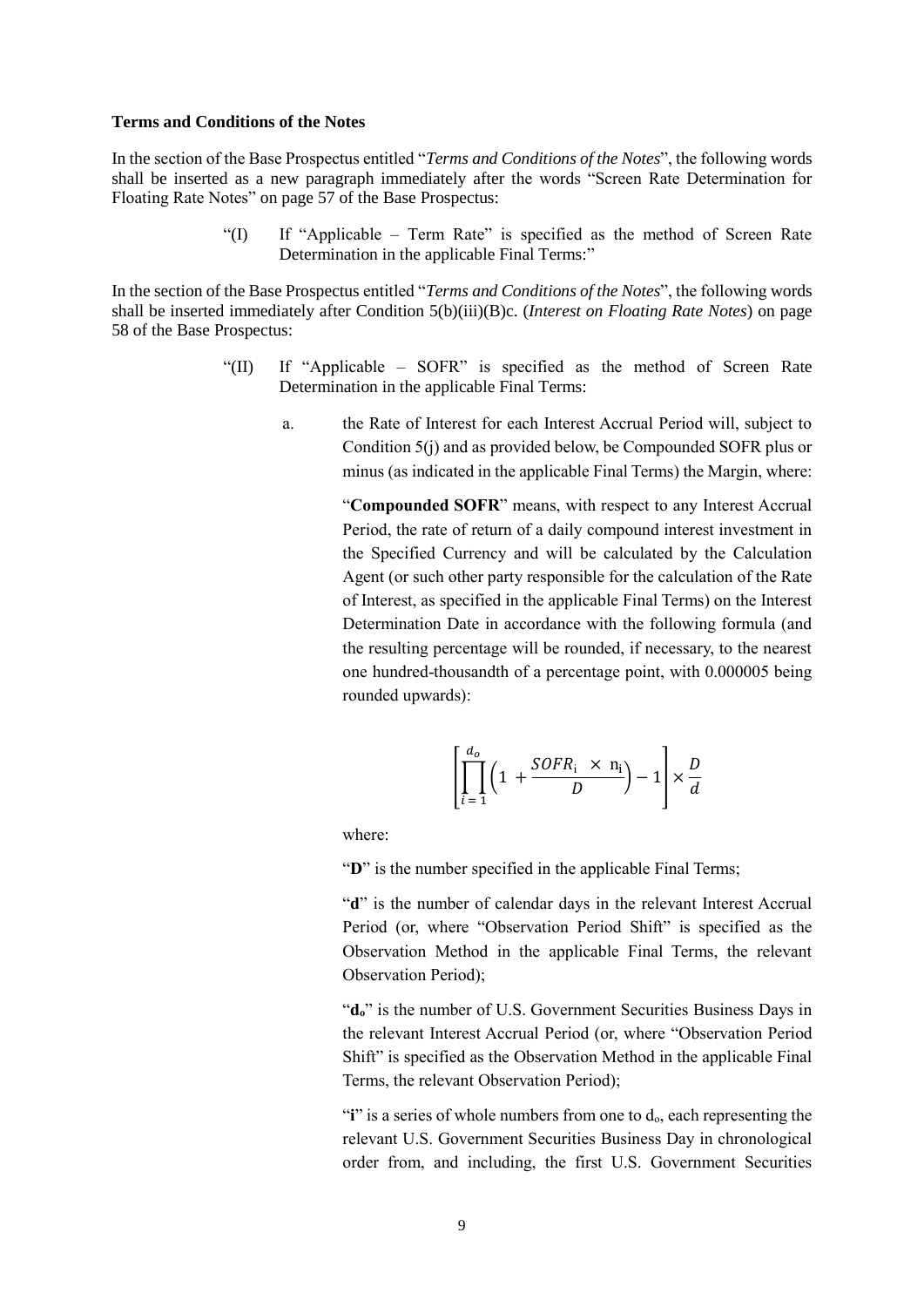Business Day in the relevant Interest Accrual Period (or, where "Observation Period Shift" is specified as the Observation Method in the applicable Final Terms, the relevant Observation Period);

"ni", for any U.S. Government Securities Business Day "i", means the number of calendar days from, and including, such U.S. Government Securities Business Day "i" up to but excluding the following U.S. Government Securities Business Day;

"p" means, for any Interest Accrual Period, and where "Look-back" is specified as the Observation Method in the applicable Final Terms, the number of U.S. Government Securities Business Days included in the Shift/Look-back Period specified in the applicable Final Terms (or, if no such number is specified, five U.S. Government Securities Business Days);

"**SOFRi**" for any U.S. Government Securities Business Day "i" in the relevant Interest Accrual Period (or, where "Observation Period Shift" is specified as the Observation Method in the applicable Final Terms, the relevant Observation Period), is equal to:

- (i) where "Look-back" is specified as the Observation Method in the applicable Final Terms, SOFR in respect of the U.S. Government Securities Business Day falling "p" U.S. Government Securities Business Days prior to that day "i";
- (ii) where "Observation Period Shift" is specified as the Observation Method in the applicable Final Terms, SOFR in respect of that day "i";
- (iii) where "Payment Delay" is specified as the Observation Method in the applicable Final Terms, SOFR in respect of that day "i", provided that, with respect to the final Interest Accrual Period, SOFR<sup>i</sup> for each U.S. Government Securities Business Day in the period from and including the Rate Cut-Off Date to but excluding the Maturity Date or the relevant earlier redemption date, as applicable, shall be equal to SOFR in respect of such Rate Cut-Off Date; and
- (iv) where "Lock-out" is specified as the Observation Method in the applicable Final Terms:
	- 1. where that day "i" is a Reference Day, SOFR in respect of the U.S. Government Securities Business Day immediately preceding such Reference Day; and
	- 2. where that day "i" is not a Reference Day (being a Business Day in the Lock-out Period), SOFR in respect of the U.S. Government Securities Business Day immediately preceding the last Reference Day of the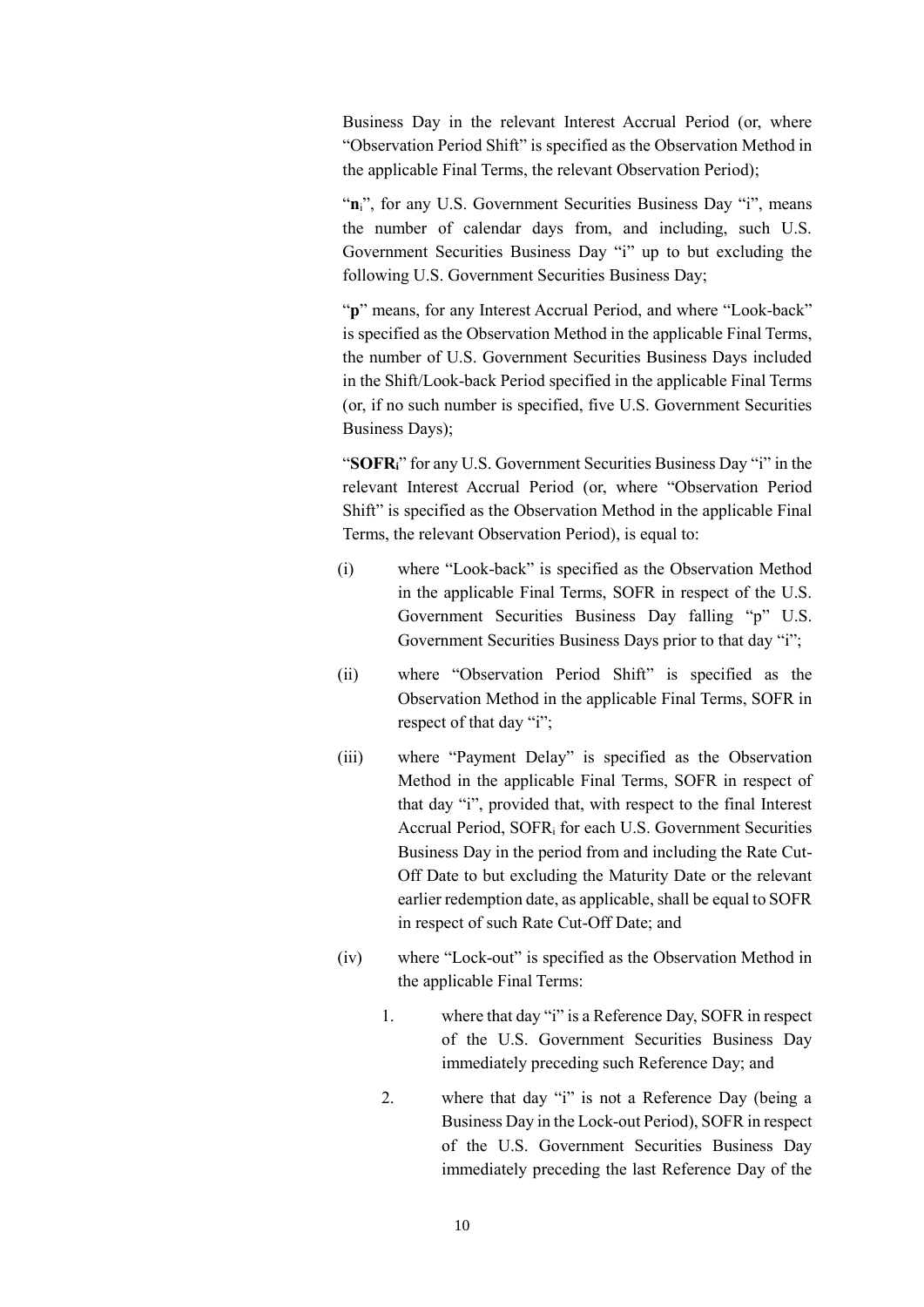relevant Interest Accrual Period (such last Reference Day coinciding with the Interest Determination Date).

- b. If the Rate of Interest cannot be determined in accordance with the foregoing provisions, but without prejudice to Condition 5(j), the Rate of Interest shall be determined as at the last preceding Interest Determination Date (though substituting, where a different Margin or Maximum or Minimum Rate of Interest is to be applied to the relevant Interest Accrual Period from that which applied to the last preceding Interest Accrual Period, the Margin or Maximum or Minimum Rate of Interest relating to the relevant Interest Accrual Period, in place of the Margin or Maximum or Minimum Rate of Interest relating to that last preceding Interest Accrual Period).
- c. If any Series of Notes for which "Screen Rate Determination: Applicable – SOFR" is specified in the applicable Final Terms becomes due and payable in accordance with Condition 10, or is otherwise redeemed early on a date which is not an Interest Payment Date, the final Interest Determination Date shall, notwithstanding any Interest Determination Date specified in the applicable Final Terms, be deemed to be the date on which such Notes became due and payable (with corresponding adjustments being deemed to be made to the Compounded SOFR formula) and the Rate of Interest on such Notes shall, for so long as any such Note remains outstanding, be that determined on such date."

In the section of the Base Prospectus entitled "*Terms and Conditions of the Notes*", the definition of "Business Day" in Condition 5(k) (*Definitions*) on page 64 of the Base Prospectus shall be replaced with the following:

# ""**Business Day**" means:

- (1) in the case of a currency other than euro and Renminbi, and unless the applicable Final Terms specify that the Floating Rate Note Provisions apply and the Reference Rate is SOFR, a day (other than a Saturday or Sunday) on which commercial banks and foreign exchange markets settle payments in the principal financial centre for such currency;
- (2) if the applicable Final Terms specify that the Floating Rate Note Provisions apply and the Reference Rate is SOFR, any weekday that is a U.S. Government Securities Business Day and is not a legal holiday in New York or one or more Business Centres and is not a date on which banking institutions in those cities or Business Centres are authorised or required by law or regulation to be closed;
- (3) in the case of euro, a day on which the TARGET System is operating (a "**TARGET Business Day**");
- (4) in the case of Renminbi, a day (other than a Saturday, Sunday or public holiday) on which commercial banks in Hong Kong are generally open for business and settlement of Renminbi payments in Hong Kong; and/or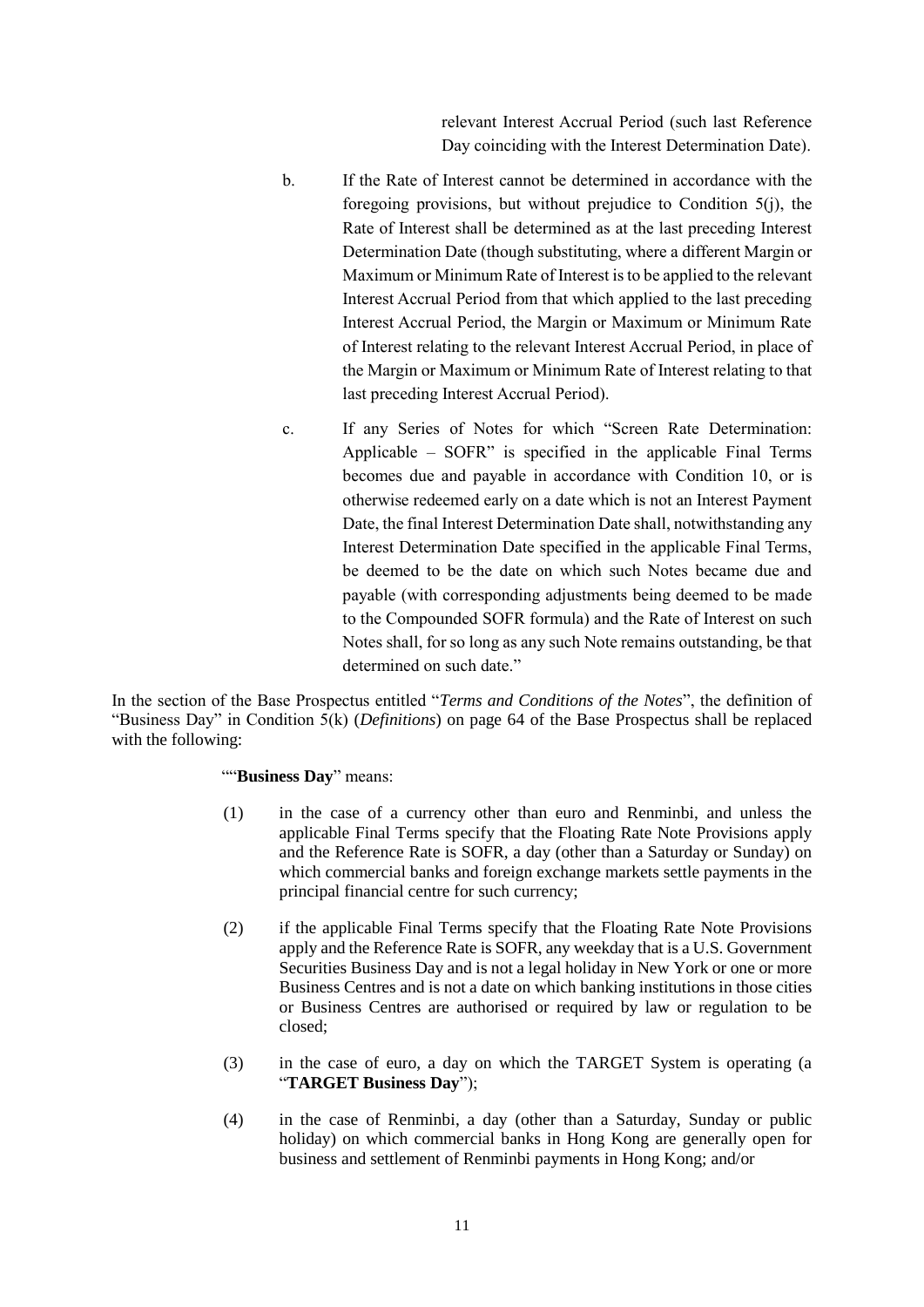(5) in the case of a currency and/or one or more Business Centres, and unless the applicable Final Terms specify that the Floating Rate Note Provisions apply and the Reference Rate is SOFR, a day (other than a Saturday or a Sunday) on which commercial banks and foreign exchange markets settle payments in such currency in the Business Centre(s) or, if no currency is indicated, generally in each of the Business Centres."

In the section of the Base Prospectus entitled "*Terms and Conditions of the Notes*", the following definitions shall be added in alphabetical order to Condition 5(k) (*Definitions*) on pages 67 to 69 of the Base Prospectus:

> ""**Lock-out Period**" means the period from, and including, the day following the Interest Determination Date to, but excluding, the corresponding Interest Period Date.

> "**Observation Period**" means, in respect of each Interest Accrual Period, the period from, and including, the date "r" U.S. Government Securities Business Days preceding the first date in such Interest Accrual Period to, but excluding, the date "r" U.S. Government Securities Business Days preceding the Interest Period Date at the end of such Interest Accrual Period (where " $\vec{r}$ " is the number of U.S. Government Securities Business Days included in the Shift/Look-back Period specified in the applicable Final Terms (or, if no such number is specified, two U.S. Government Securities Business Days)).

> "**Rate Cut-Off Date**" means the date that is "q" U.S. Government Securities Business Days prior to the Maturity Date or any earlier redemption date, as applicable (where "q" is the number of U.S. Government Securities Business Days in the Rate Cut-Off Period specified in the applicable Final Terms).

> "**Reference Day**" means each U.S. Government Securities Business Day in the relevant Interest Accrual Period, other than any U.S. Government Securities Business Day in the Lock-out Period.

"**SOFR**" means, in respect of any U.S. Government Securities Business Day:

- (i) a reference rate equal to the daily Secured Overnight Financing Rate as published by the SOFR Administrator on the SOFR Administrator's Website at 3:00 p.m. (New York time) on the U.S. Government Securities Business Day immediately following such U.S. Government Securities Business Day; or
- (ii) if the rate specified in (i) above does not so appear, the daily Secured Overnight Financing Rate for the first preceding U.S. Government Securities Business Day on which the Secured Overnight Financing Rate was published on the SOFR Administrator's Website.

"**SOFR Administrator**" means the Federal Reserve Bank of New York (or a successor administrator of the Secured Overnight Financing Rate).

"**SOFR Administrator's Website**" means the website of the SOFR Administrator.

"**U.S. Government Securities Business Day**" means any day except for a Saturday, a Sunday or a day on which the Securities Industry and Financial Markets Association recommends that the fixed income departments of its members be closed for the entire day for purposes of trading in U.S. government securities."